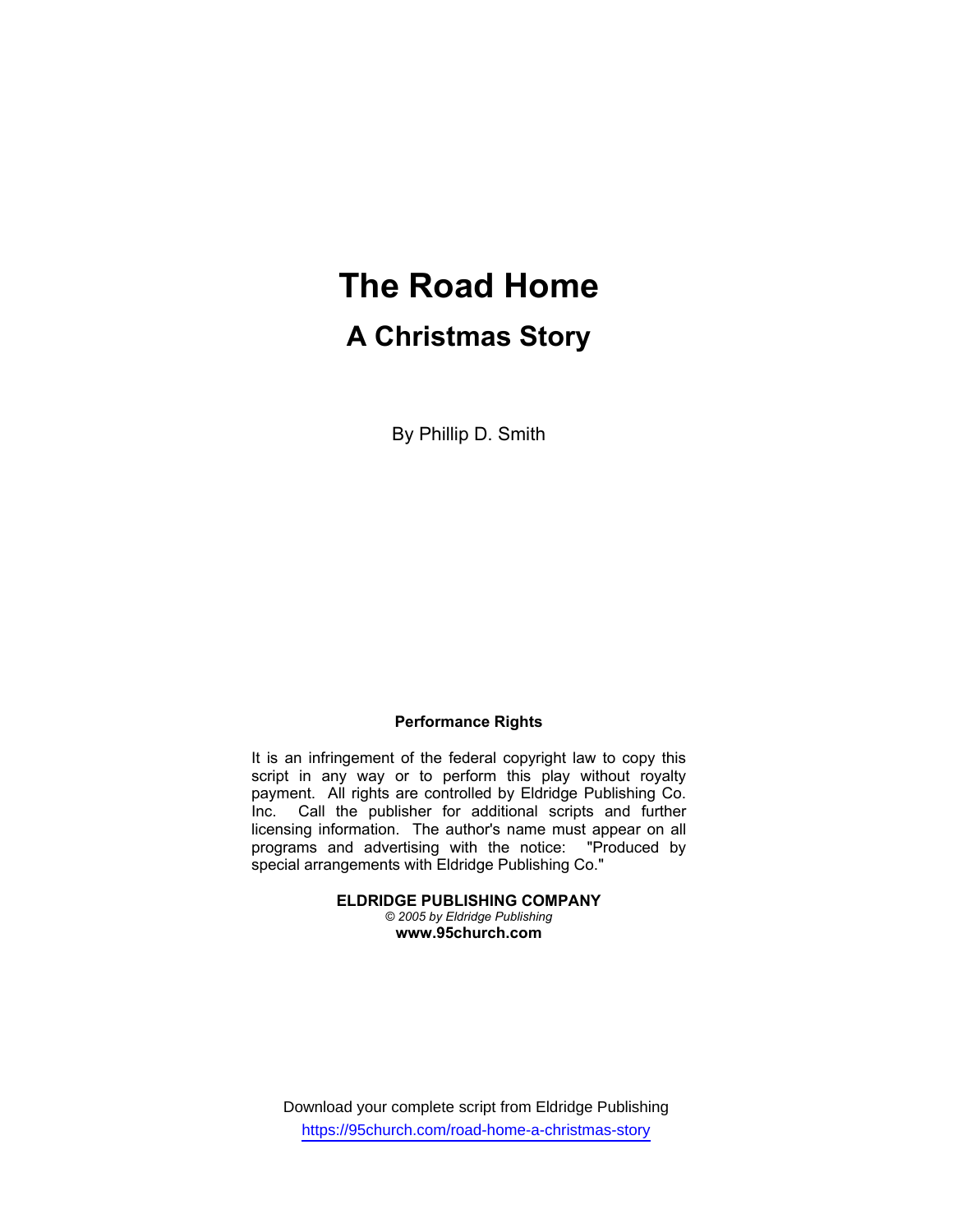*The Road Home A Christmas Story -2-* 

# **DEDICATION**

*To the memory of my fiancée, Serina Fay Martin. Although she was unable to see the production, she was there to support me and my efforts to bring to life this story of love and forgiveness. You are missed.* 

*And to Melody, Jackie, Jessica, and Megan – four people who took a few pages and turned them into a memorable production that touched the hearts of everyone in the audience that Sunday morning. Thank you for your patience and hard work.* 

#### **ORIGINAL PRODUCTION**

 The first performance was at Southwest Baptist Church, DeSoto, Texas, December 16, 2001. Original cast: JILL: Melody Erfanie WALTER: Jackie Shultz ANGIE: Jessica Ducklow LISA: Megan Campbell MAN: Greg Coleman GIRL: Sarah Price MOTHER: Candy Campbell FATHER: Gary Herndon

.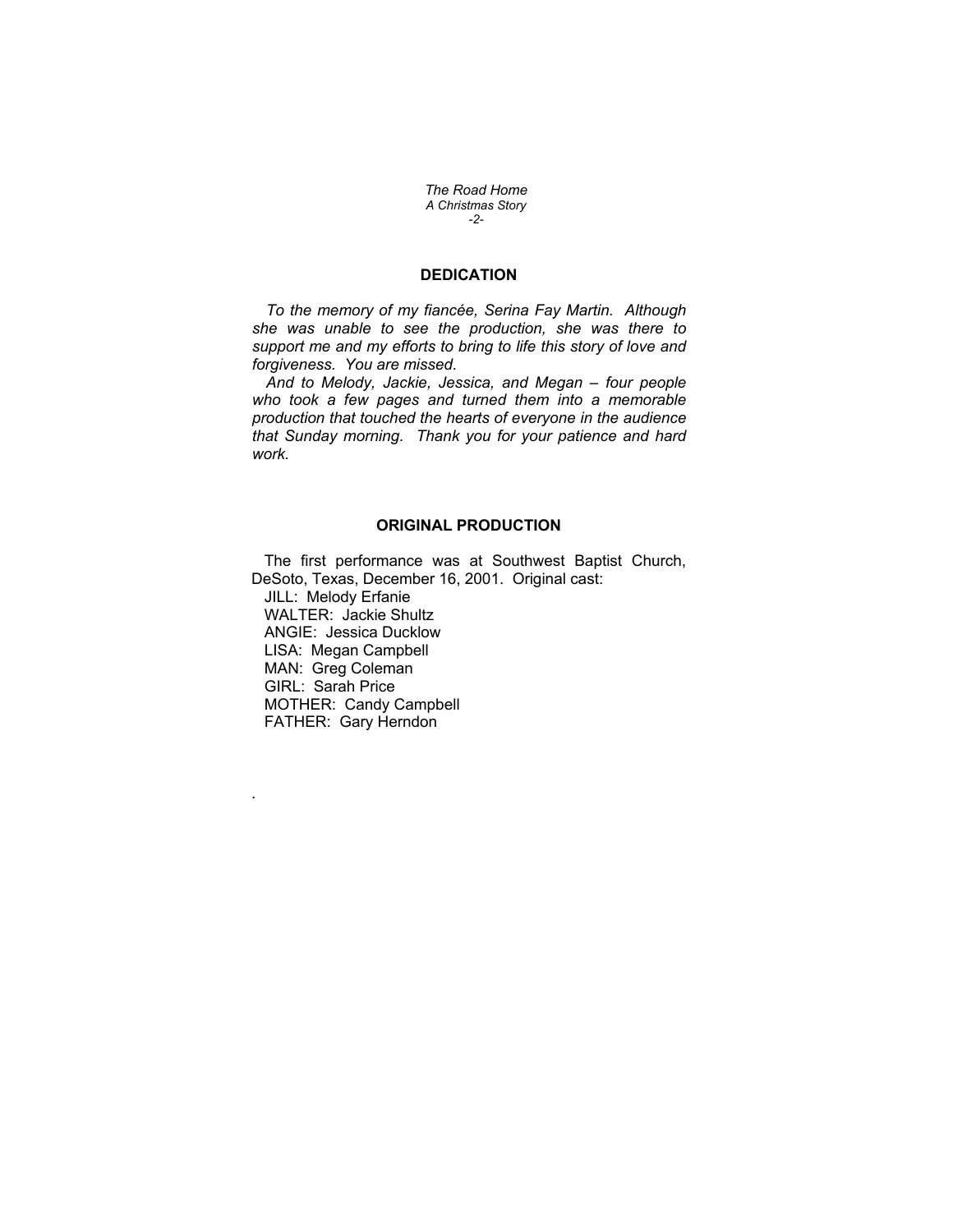*The Road Home A Christmas Story -3-* 

# **STORY OF THE PLAY**

 Jill, a 17-year-old runaway with a new baby, has been living on the streets for more than two years. It's just a few days until Christmas, and she finds herself at a bus station contemplating whether to continue living on the streets or to reunite with her parents. Jill wants to do what is best for her 7-week-old baby, but her stormy relationship with her father makes her hesitant to return home. At the bus station, Jill meets Lisa, another young runaway, and Walter, a kindly station attendant. With Walter's love and guidance, Jill eventually finds her way home in this touching Christmas drama.

## **CAST OF CHARACTERS**

## **Speaking roles: (1 m, 3 f)**

- **JILL:** 17 years old; has a sense of innocence and even a little naïveté. Her hair is dirty and partially pulled back. The baby is wrapped in an old blanket or towel.
- **ANGIE:** Jill's 15-year-old sister; kind, loving, and concerned.
- **WALTER:** Bus-station attendant; grandfatherly type; wears a uniform.
- **LISA:** Teenaged runaway; cocky, smart, disrespectful, and scared; wears rags or old clothes in layers; hair looks dirty and is in braids or dreadlocks. Whenever she isn't speaking, she has a lollipop in her mouth.

#### **Non-speaking roles:**

**MAN:** Non-speaking part; nicely dressed in an overcoat, scarf, and hat. (Can double as Father.)

**GIRL:** Non-speaking part; daughter of Man; dressed nicely and wears an overcoat.

**MOTHER:** Non-speaking part; wears holiday clothing.

**FATHER:** Non-speaking part; wears nice slacks and shirt. **EXTRAS:** As chorus, travelers.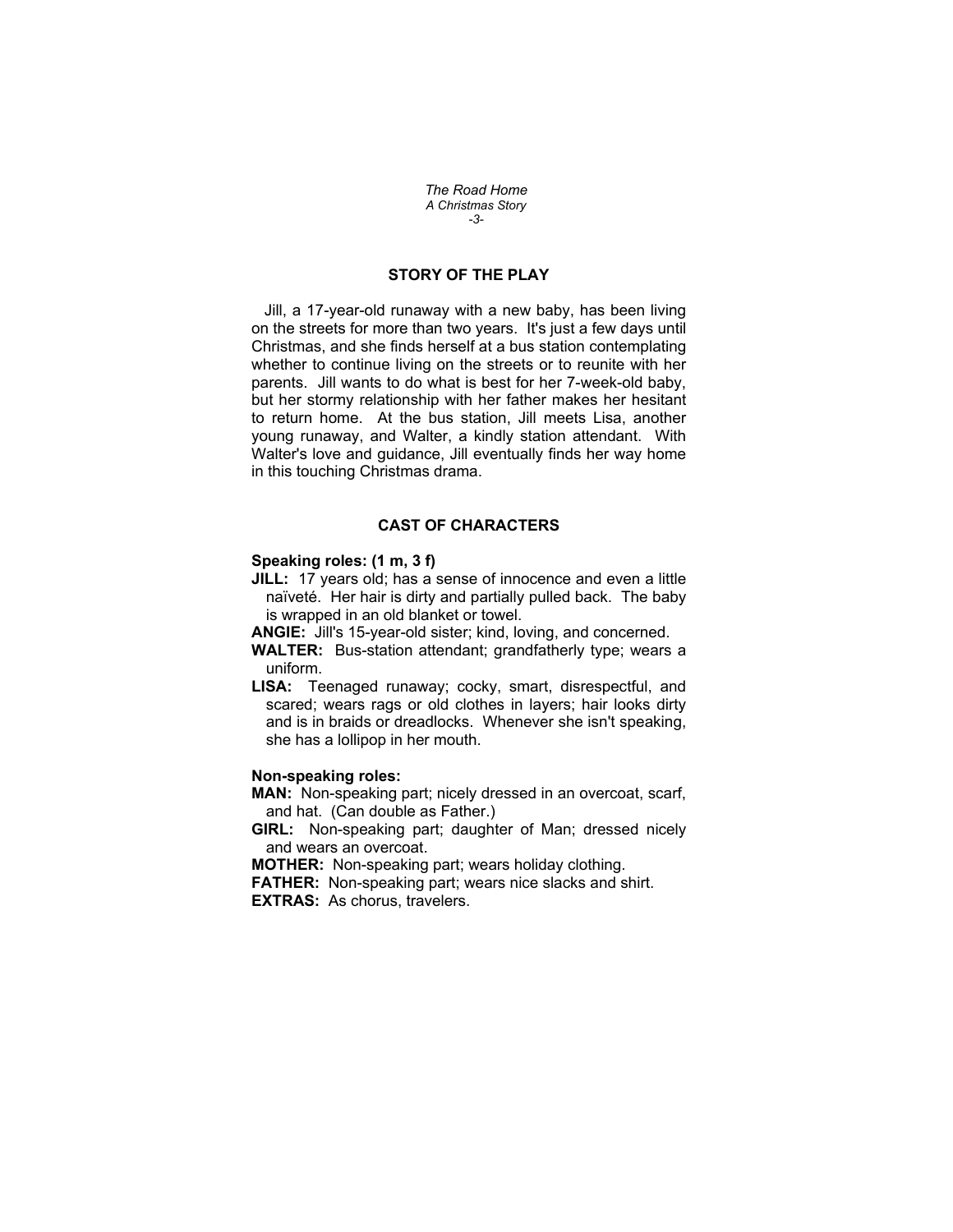*The Road Home A Christmas Story -4-* 

# **SETTING**

 **Bus station:** A phone booth is set off DR, a ticket booth UR, and benches DSC, close to the audience.

 **Parents' home:** A small living room is UL with an easy chair, a small table with a phone, and a partially decorated Christmas tree. Try to set the home living room as far away from the phone booth as possible.

A multi-layered area is best so that choir, musicians, and actors can be seen when necessary. At least three entrances are preferred, but fewer can be used if necessary.

## **Performance time:** About 30 minutes.

**Music:** Songs listed are suggestions only. Director may select any appropriate numbers as desired. Be sure to obtain permission from the music publishers before use.

## **PROPS**

Lollipop Boxes of assorted Christmas decorations Baby doll with blanket (4) suitcases, bags Money (2) sodas (5) sandwiches wrapped in wax paper Newspaper Clipboard or notebook **Tickets Watch** Trash cans Assorted trash items

## **SOUND EFFECTS**

Phone ringing; baby crying and cooing.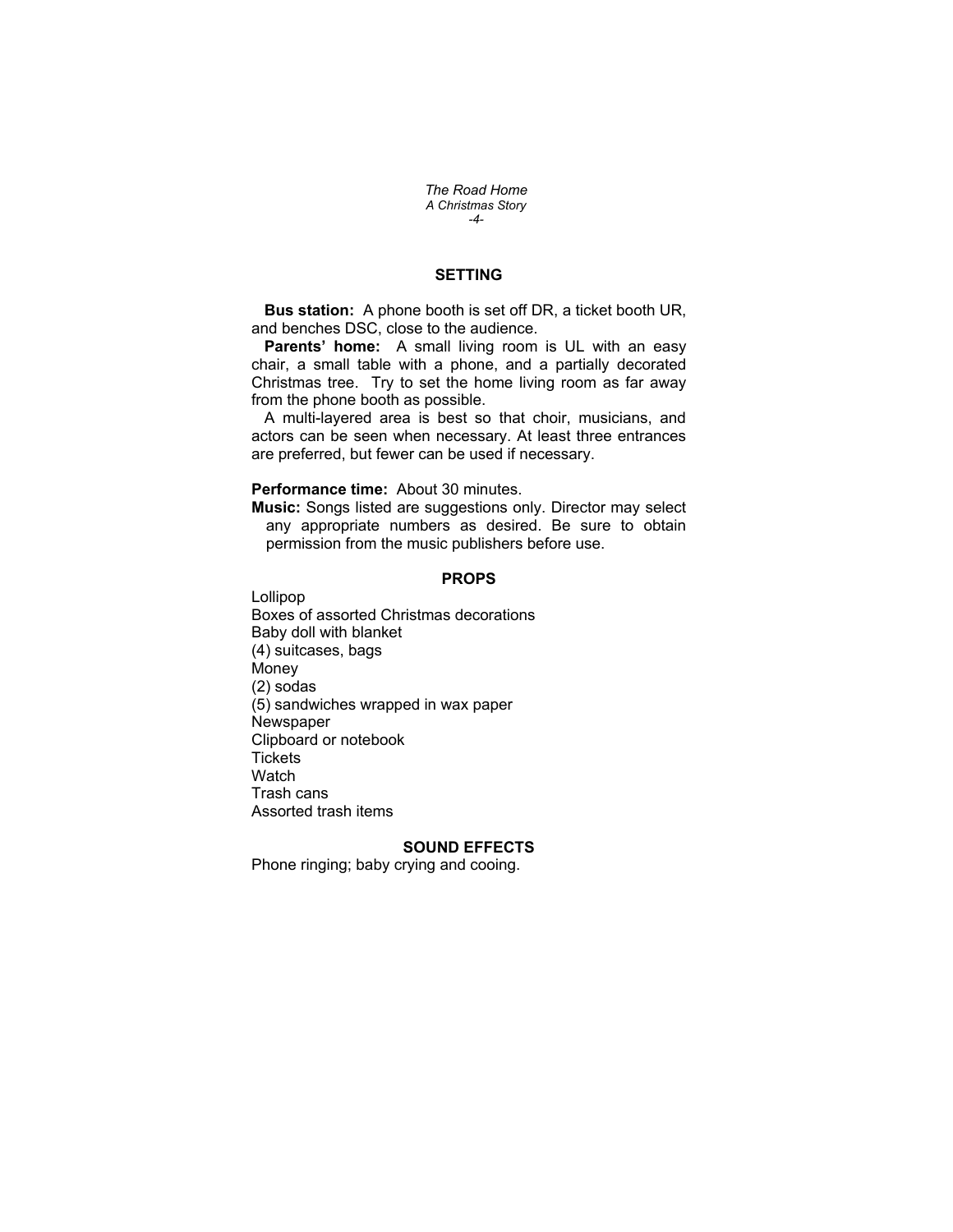*The Road Home A Christmas Story -5-* 

## **Scene 1**

*(AT RISE: JILL ENTERS bus station, carrying a small wrapped bundle hidden from the audience. She goes into the phone booth and dials the phone. We hear a phone RINGING. ANGIE ENTERS living room after three rings and answers.)* 

ANGIE: Hello.

JILL: Angie. Angie is that you?

ANGIE: Who is this?

JILL: It's me … Jill.

ANGIE: *(Sits down in the chair.)* Jill. Jill, is it really you?

JILL: Yes, it's really me.

ANGIE: Where are you?

JILL: In a phone booth outside a bus station somewhere.

ANGIE: Where?

JILL: I don't know, Angie. The towns and states all look alike after awhile.

ANGIE: Jill, are you all right? *(Baby CRIES.)* Jill, what was that?

JILL: *(Hesitantly.)* That? Oh, there's a lady with a baby standing too close to the phone booth.

ANGIE: Don't you have the doors closed?

JILL: It's one of those open booths. How is everybody?

ANGIE: We're okay. Mom's been a little sick lately, but other than that, we're fine. Are you coming home?

JILL: I don't think that would be a good idea.

ANGIE: Jill, it's been two and a half years.

JILL: I know, but after what Dad said …. Look, I was hoping you would answer. I just really wanted to hear your voice and know that everything is all right.

ANGIE: It hasn't been the same since you left. *(Baby NOISES.)* Is that lady still there?

JILL: Yes, she's waiting to use the phone. I'm going to have to hang up.

ANGIE: Jill, come home. Everything will work out.

JILL: It was good talking to you again, Angie.

ANGIE: Jill, don't go.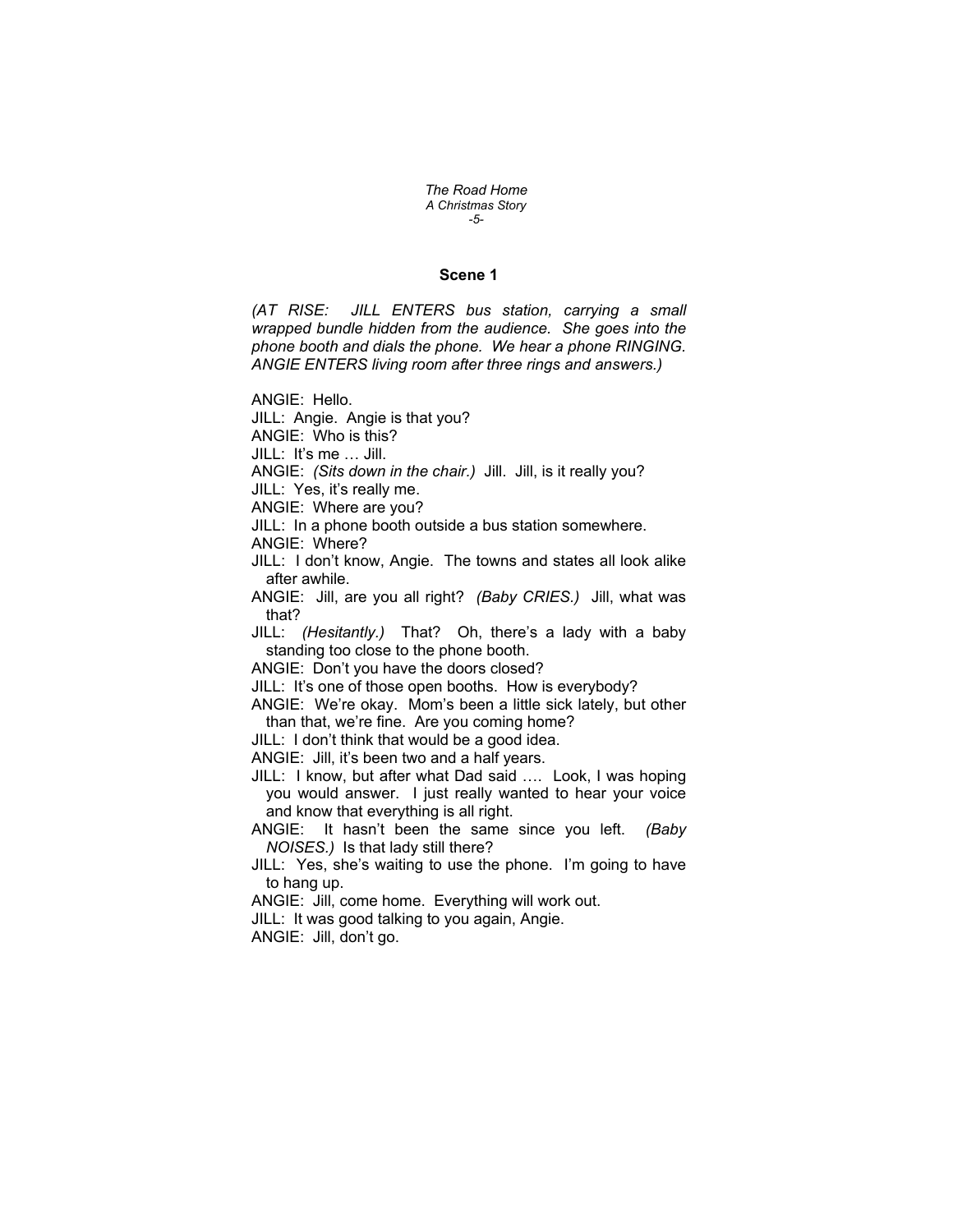*The Road Home A Christmas Story -6-* 

- JILL: I'll try to call again, Angie. Bye. *(JILL hangs up. ANGIE sadly hangs up the phone then slowly EXITS. JILL walks out of the phone booth and slowly moves DC. She talks to her baby.)* Are you tired, little one? I'll try to find a place for you to sleep. *(Looks around.)* I guess we'll have to stay in this bus station for a while. I'll see if I can't make it comfortable for you. *(Crosses and sits on a bench.)* Angie wants me to come home. You would like your Aunt Angie. Her name is Angela. She's a couple of years younger than me. Has straight dark hair. We're a lot alike … *(WALTER ENTERS and stands behind the ticket booth.)* … except she doesn't argue with Mom and Dad. She doesn't really argue with anybody. And she loves children. She would just love you to pieces. You probably need an aunt who would spoil you.
- WALTER: *(Heard on speaker.)* Attention passengers, Bus 84 to Duluth will be leaving in ten minutes, boarding at Gate 2. Bus 84 to Duluth will be leaving in ten minutes, boarding at Gate 2.
- JILL: *(To baby.)* Duluth. Want to go there? I hear it gets cold there this time of year. *(Sighs.)* This time of year … not much of a way for you to spend your first Christmas, is it? I'm sorry about that. I'll try to do better in the future. *(Looking up.)* This really isn't like any Christmas I had growing up, but then again, the last two haven't been either. When we were children, Mom and Dad would take us to church. We'd listen to the minister preach about the birth of Christ. The children's choir would sing. The adult choir would sing. I can still hear the singing.

*(CHOIR ENTERS and sings "Carol of the Bells" or "I Heard the Bells on Christmas Day" or something similar.)* 

# **End of Scene**